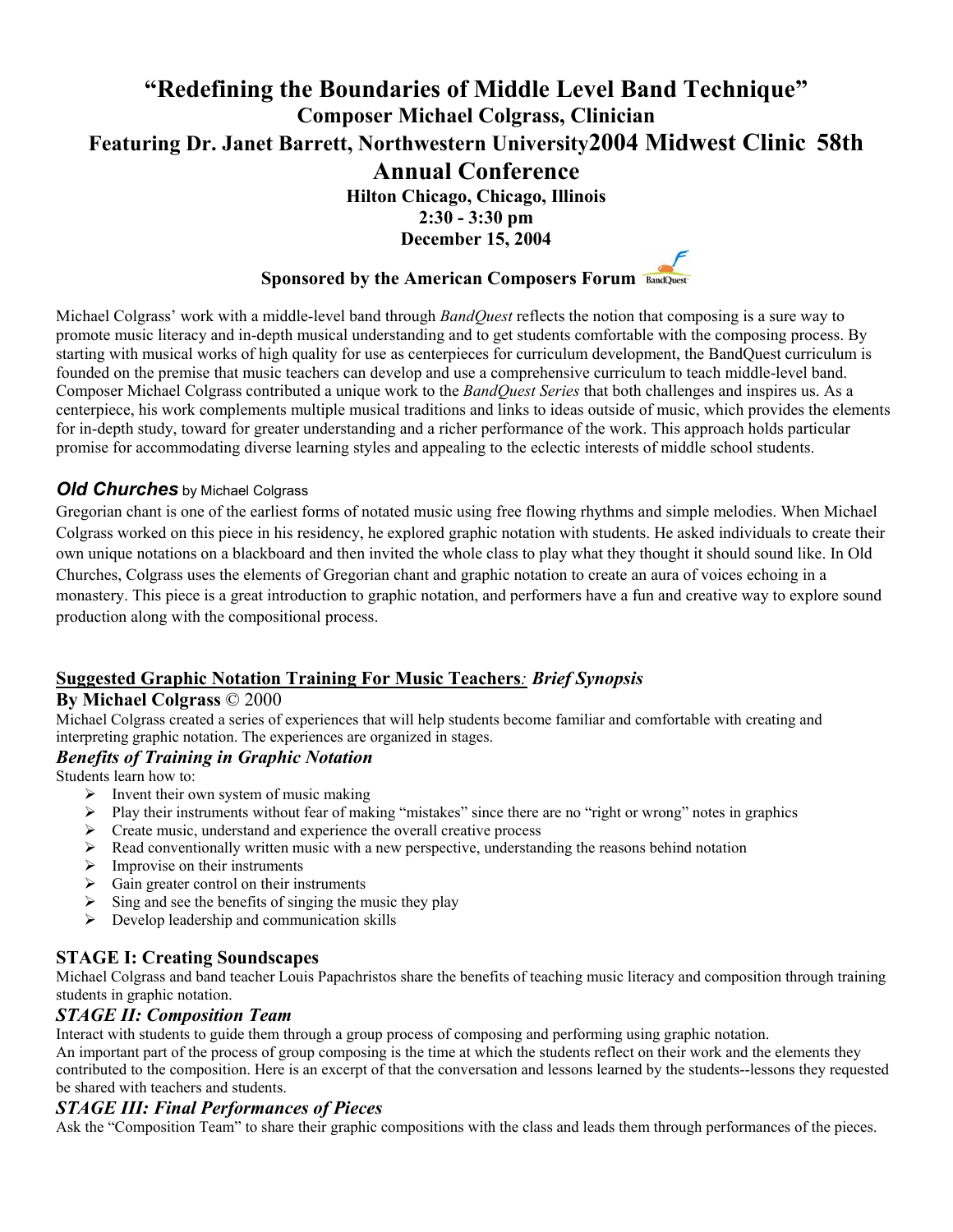#### **The Curriculum: Comprehensive Education**

*Imagine a new work for your-middle level band written by one of today's leading composers. Then imagine a multimedia curriculum created specifically for that new work to help teach the music and promote learning across the full range of the National Standards. BandQuest is a new approach to middle level instrumental music education that integrates newly composed band music for students with approaches to interdisciplinary teaching for comprehensive band education.* 

#### **The curriculum for the works in the BandQuest repertoire**

The format of the curriculum for each work is a CDROM that can be used by students and teachers in flexible and varied ways. The components of the curriculum provide:

- *An introduction to the work itself . . .*  including a full videotaped performance of the work, and guided listening maps that describe the form and features of the work;
- *An introduction to the composer . . .*  including an interview with the composer, excerpts of the composer's interaction with the middle school band students, and a
- composer's biography; *A teacher's guide . . .*
- that features an analysis of the work, teaching strategies, and exercises that will help students master the musical challenges presented by the work;
- *A "skill builders" section designed for students .* . . that can be used for individual and small group practice;
- *A "create" section . . .*
- that encourages students to explore some of the compositional techniques used by the composer and also to invent their own; *Interdisciplinary connections and related musical styles and genres . . .*
- that broaden students' understanding through the study of closely related musical styles and through connections to history, cultural traditions, art, literature, and other complementary disciplines.

#### **Other works in the BandQuest repertoire** *CDROMs\* available or coming*

- *\*Grandmother's Song* by Brent Michael Davids
- *\*Old Churches* by Michael Colgrass
- *Smash the Windows* by Robert Rodriguez
- *Alegré* by Tania León
- *City Rain* by Judith Zaimont
- *New Wade 'n Water* by Adolphus Hailstork
- *Alligator Alley* by Michael Daugherty
- *Ridgeview Centrum* by Alvin Singleton
- *Mosaics* by Stephen Paulus
- *\*A+: A "Precise" Prelude and an "Excellent" March* by Tom Duffy
- *\*Hambone* by Libby Larsen
- *\*Spring Festival* by Chen Yi

**Curriculum teams used the Facets Model as a tool for examining the structure, form, expressive meaning, and context in which a work is created (Barrett, McCoy, & Veblen, 1997, p. 77) More information about this model can be found at www.bandquest.org**

- Who created it?
- When and where was it created?
- Why and for whom was it created?
- What is its subject?
- What is being expressed?
- What techniques did its creator use to help us understand what is being expressed?
- What kind of structure or form does it have?
- What does it sound or look like?

#### **Resulting CDROM Curricula and Web-based Interactive Educational Activities**

- Web-based student interactive educational activities (2003)
- Grandmother Song (2004)
- Old Churches (2005)
- Combined disc or website host (2006)